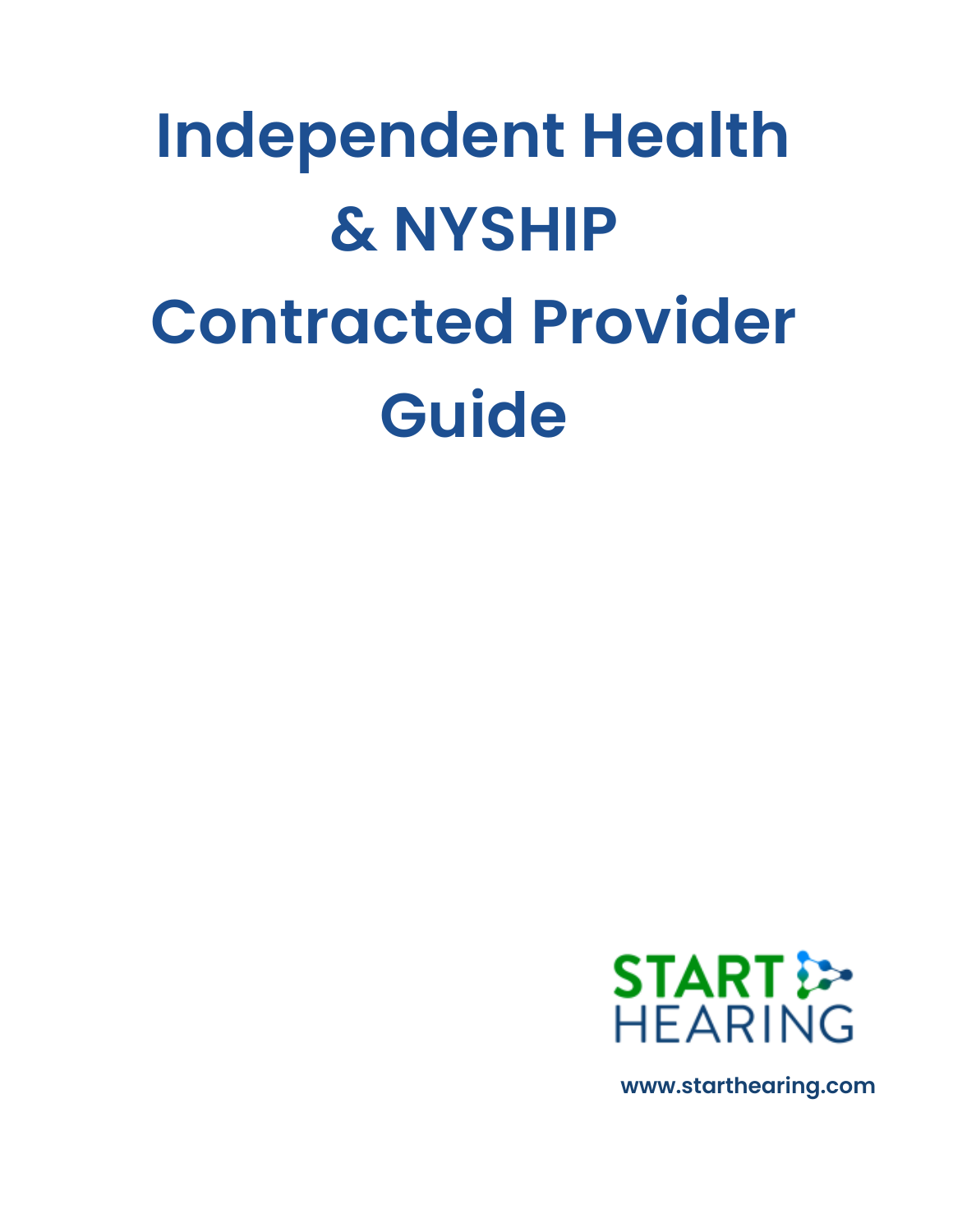

## **Independent Health Medicare Advantage and NYSHIP**

Evaluations, fittings, and follow-up visits must be performed by a Start Hearing Credentialed audiologist.

#### **Process Overview**

- 1. Independent Health (IH) members are referred to a Start Hearing network provider using the IH provider locator or by calling IH customer Service at 716-631-8701 or 800-736-5771.
- 2. Providers may contact IH Provider Relations for general questions at 716-631-3282 or 800-736-5771.
- 3. Provider contacts IH to verify member benefits.
- 4. Provider performs hearing test and submits testing claim paperwork directly to IH.

#### **5. Processing orders:**

- a. Provider logs onto the Starkey eStore
	- eStore support is available by calling 800-328-8602 ext. 5557
- b. Provider selects eligible hearing aids
	- Please review the Available Product list on page 4
- c. Upon checkout, provider selects the Start Hearing Bill-To account: E6048
- d. Provider selects Independent Health as the contract. Provider will need to enter the following information:
	- i. Patient first name
	- ii. Patient last name
	- iii. Patient phone number
	- iv. First character of the Patient ID (the drop-down will allow you to select 'A' or '9' only)
- e. Provider checks out / submits the order

#### **6. Payment Processing:**

- a. Once an order is received by Start Hearing, a Start Hearing representative will call the patient to discuss the payment options and collect payment.
- b. Patients can pay Start Hearing directly by supplying account information over the phone or Start Hearing can send a payment link via email to the patient to submit their payment electronically.
- c. Third-party financing through Wells Fargo Health Advantage or CareCredit Patient Financing plans may be available for those who qualify.
- 7. Once payment is collected, Start Hearing will e-mail a copy of the payment receipt (if applicable) to the provider, along with a bill of sale that is to be completed and signed by the patient and provider.
	- a. Completed bills of sale can be returned to the Start Hearing representative or e-mailed directly to [Ordering-glencoe@starthearing.com](mailto:Ordering-glencoe@starthearing.com)
- 8. After the 60-day trial period, Start Hearing will issue fitting fee to provider.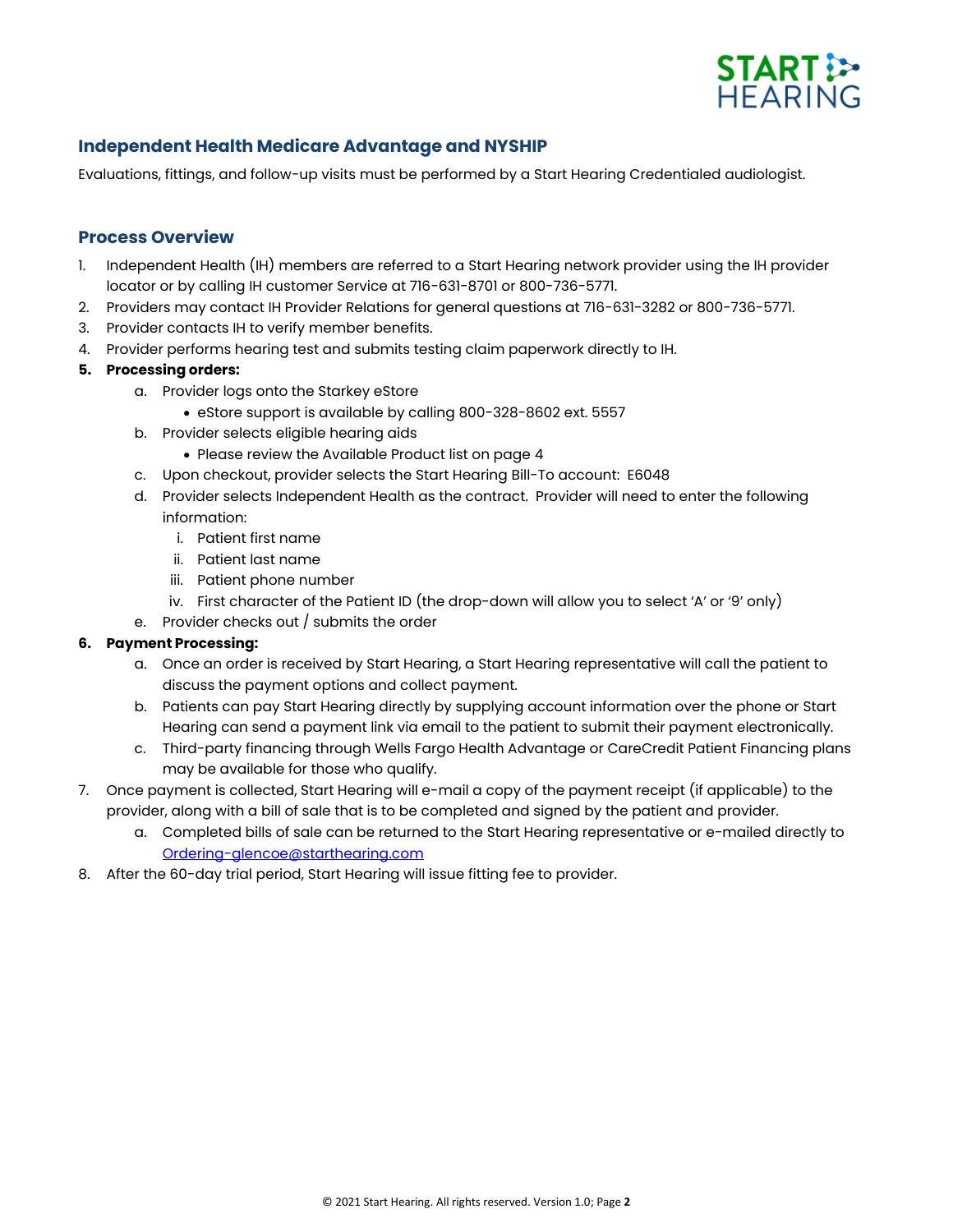

## **Additional Information**

#### **Eligibility:**

• All Independent Health Medicare Advantage members and NYSHIP Commercial members are eligible for this plan.

#### **Batteries:**

• 40 batteries per hearing aid are included at the time of delivery unless a rechargeable hearing aid is chosen.

#### **Office Visits:**

• Member receives three follow-up visits after fitting at no charge.

#### **Loss & Damage:**

- There is a one-time loss & damage coverage per hearing aid during the warranty period.
- Loss & damage claims will be processed on the Start Hearing account at no charge to the provider.
- Providers may charge the member up to \$125 for fitting each replacement hearing aid.

#### **Exchanges:**

• Must be processed within the 60-day trial period.

#### **Returns:**

- Must be processed within the 60-day trial period.
- Prior to fitting the hearing aids, providers must disclose any service fee charges that may be incurred as a result of returning the hearing aids. If such a disclosure is made, providers may charge the member directly up to \$125 per ear as a fee for fitting the hearing aids.

#### **Earmolds:**

• Earmolds are ordered directly from the provider at the provider's usual and customary fees.

#### **Accessories:**

• Any accessories are ordered directly from the provider at the provider's usual and customary fees.

#### **Warranty Extension:**

• Extended warranties are ordered directly from the provider at the provider's usual and customary fees.

## For pricing or other information, please visit the Independent Health website or call Independent Health Customer Service.

Independent Health Customer Service: 716-631-8701 or 800-736-5771 Independent Health Website: [www.independenthealth.com](http://www.independenthealth.com/)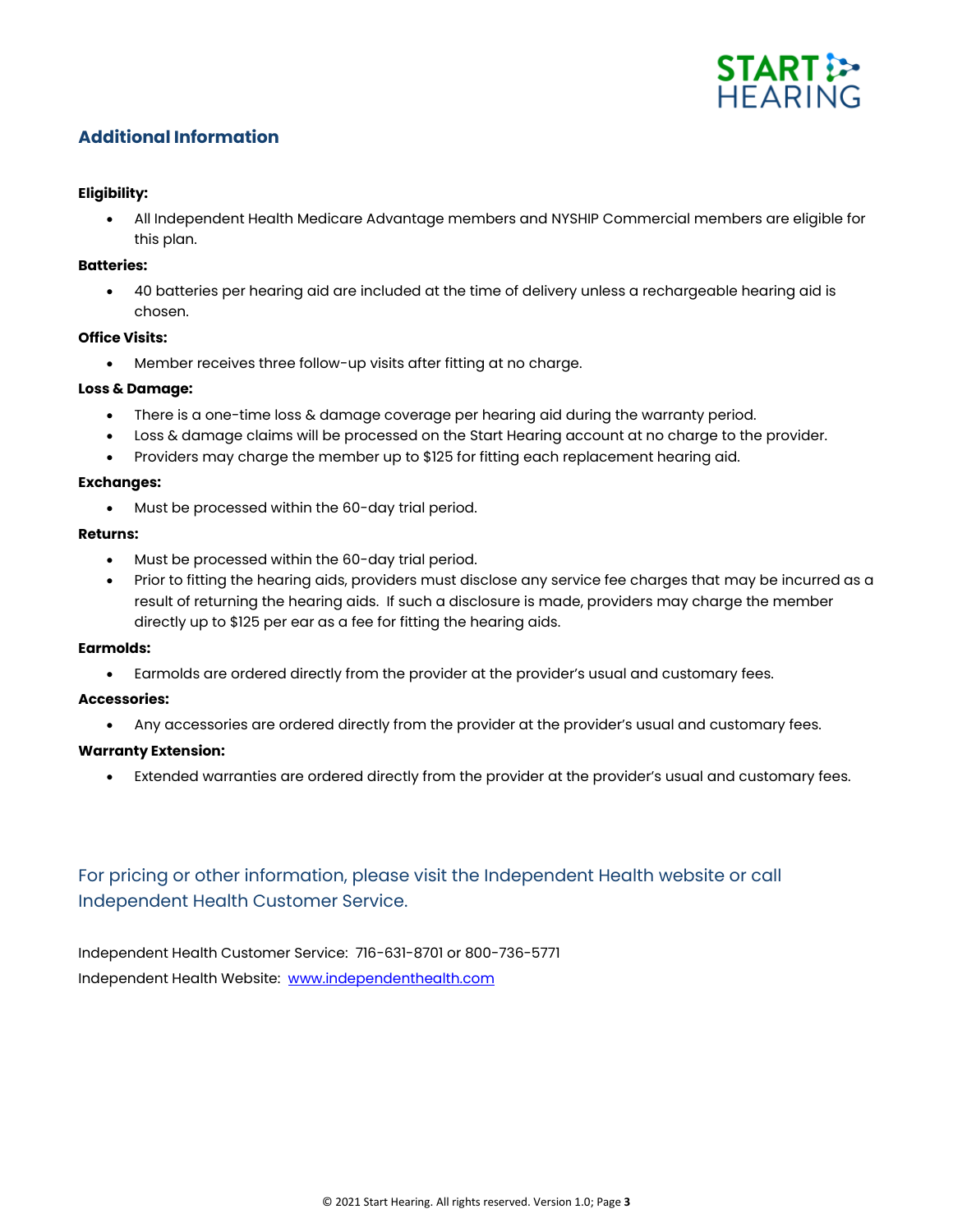

# **Available Products - Independent Health Medicare Advantage and NYSHIP**

|                  | <b>Starkey</b>                                                                                                                                                                                                                                                                                                                                                                                       | AUDIBEL                                                                                                                                                                                                                                                                                                                              |
|------------------|------------------------------------------------------------------------------------------------------------------------------------------------------------------------------------------------------------------------------------------------------------------------------------------------------------------------------------------------------------------------------------------------------|--------------------------------------------------------------------------------------------------------------------------------------------------------------------------------------------------------------------------------------------------------------------------------------------------------------------------------------|
| Premium<br>2400  | Evolv AI 2400 ITE Rechargeable<br>Evolv AI 2400 HS Rechargeable<br>Evolv AI 2400 ITC Rechargeable<br>Evolv AI 2400 RIC Rechargeable*<br>Evolv AI 2400 BTE Rechargeable<br>Evolv AI 2400 CIC<br>Evolv AI 2400 NW CIC 312<br><b>Evolv AI 2400 NW CIC 10</b><br>Evolv AI 2400 NW IIC 10<br>Evolv AI 2400 BTE 13*<br>Evolv AI 2400 BTE 13 Power Plus<br>Evolv AI 2400 mRIC 312<br>Evolv AI 2400 RIC 312* | Arc AI 2400 ITE Rechargeable<br>Arc AI 2400 ITC Rechargeable<br>Arc Al 2400 RIC Rechargeable*<br>Arc AI 2400 BTE Rechargeable<br>Arc AI 2400 CIC<br>Arc AI 2400 NW CIC 312<br>Arc AI 2400 NW CIC 10<br>Arc AI 2400 NW IIC 10<br>Arc AI 2400 BTE 13*<br>Arc AI 2400 BTE 13 Power Plus<br>Arc Al 2400 mRIC 312<br>Arc AI 2400 RIC 312* |
| Advanced<br>2000 | Evolv AI 2000 ITE Rechargeable<br>Evolv AI 2000 HS Rechargeable<br>Evolv AI 2000 ITC Rechargeable<br>Evolv AI 2000 RIC Rechargeable*<br>Evolv AI 2000 BTE Rechargeable<br>Evolv AI 2000 CIC<br><b>Evolv AI 2000 NW CIC 312</b><br><b>Evolv AI 2000 NW CIC 10</b><br>Evolv AI 2000 BTE 13*<br>Evolv AI 2000 BTE 13 Power Plus<br>Evolv AI 2000 mRIC 312<br>Evolv AI 2000 RIC 312*                     | Arc AI 2000 ITE Rechargeable<br>Arc AI 2000 ITC Rechargeable<br>Arc AI 2000 RIC Rechargeable*<br>Arc AI 2.00 BTE Rechargeable<br><b>Arc AI 2000 CIC</b><br>Arc AI 2000 NW CIC 312<br>Arc AI 2000 NW CIC 10<br>Arc AI 2000 BTE 13*<br>Arc AI 2000 BTE 13 Power Plus<br>Arc AI 2000 mRIC 312<br>Arc AI 2000 RIC 312*                   |
| Select<br>1600   | Evolv AI 1600 ITE Rechargeable<br>Evolv AI 1600 HS Rechargeable<br>Evolv AI 1600 ITC Rechargeable<br>Evolv AI 1600 RIC Rechargeable*<br>Evolv AI 1600 BTE Rechargeable<br>Evolv AI 1600 CIC<br><b>Evolv AI 1600 NW CIC 312</b><br><b>Evolv AI 1600 NW CIC 10</b><br>Evolv AI 1600 BTE 13*<br>Evolv AI 1600 BTE 13 Power Plus<br>Evolv AI 1600 mRIC 312<br>Evolv AI 1600 RIC 312*                     | Arc AI 1600 ITE Rechargeable<br>Arc AI 1600 ITC Rechargeable<br>Arc AI 1600 RIC Rechargeable*<br>Arc AI 1600 BTE Rechargeable<br>Arc AI 1600 CIC<br>Arc AI 1600 NW CIC 312<br>Arc AI 1600 NW CIC 10<br>Arc AI 1600 BTE 13*<br>Arc AI 1600 BTE 13 Power Plus<br>Arc AI 1600 mRIC 312<br>Arc AI 1600 RIC 312*                          |